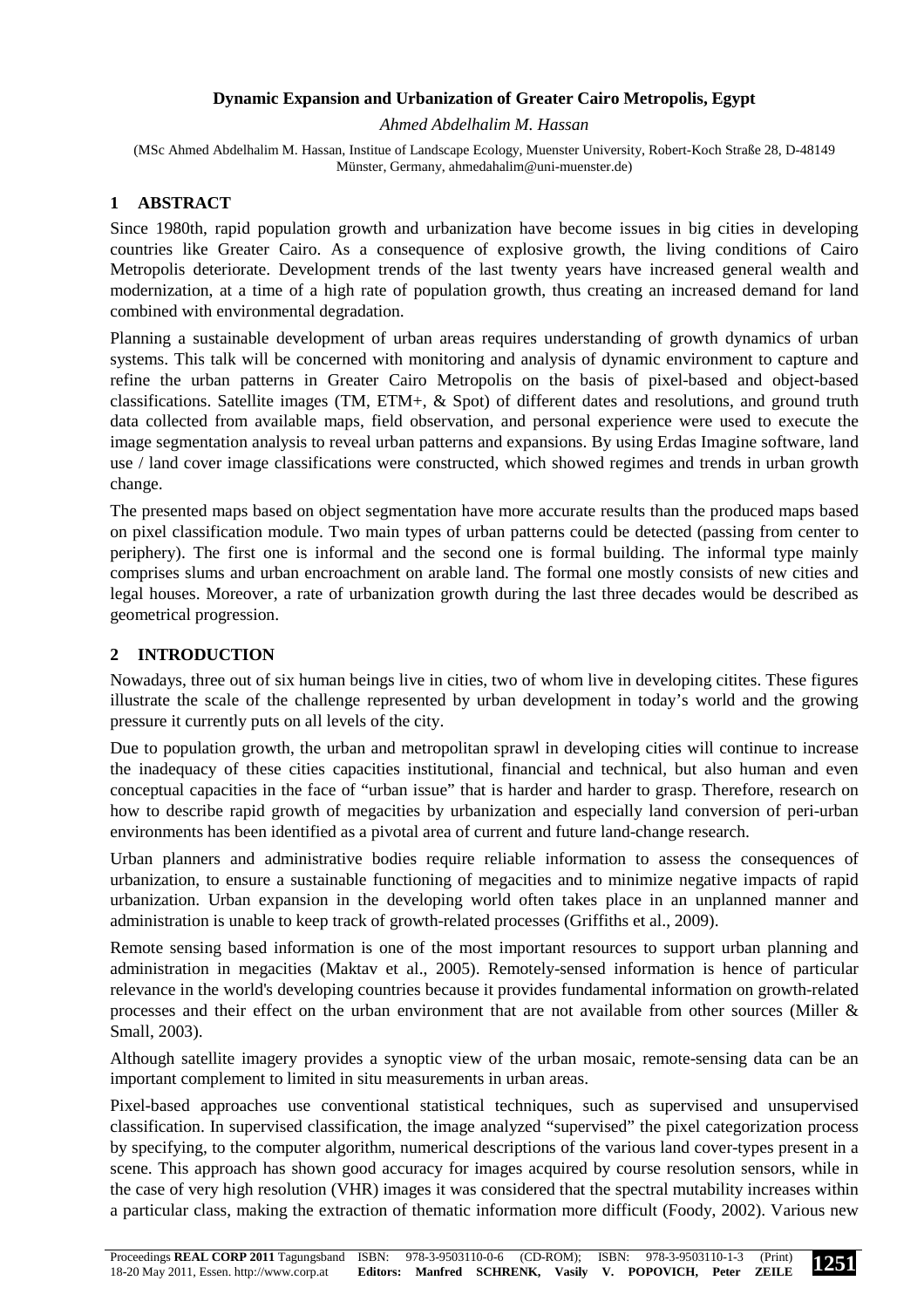techniques take into account, besides the spectral data, also the texture features of the image as an additional layer in the classification process (Puissant et al., 2005). An improved accuracy, especially for urban landuse/ land-cover classifications, has been proposed by the object-based classifications. Hence, object-based analysis facilitates work with meaningful image objects and their mutual relationships (Matinfar et al., 2007).

This paper describes and discusses different remote sensing (RS) techniques to monitor and analyse dynamic expansion and urbanization in Greater Cairo. Since pixel-based analysis in complexly structured land-use and land-cover (LU/LC) areas is limited because the semantic information necessary to interpret an image is usually not represented in single pixels, both pixel-and-object-based approaches were applied and compared. This involves a certain trade-off between the richness of detail of VHR remote sensing imagery such as Spot Image and the generalizing nature of moderate to high resolution sensors such as the 30 m spatial resolution of Landsat TM and ETM+ used in this study.

## **3 STUDY AREA**

The selected area of study is the metropolitan area of Greater Cairo and its surroundings, which is known as the capital of Egypt and one of the fastest growing megacities worldwide (Fig. 1). The area covers about 600 km2, encompassing major parts of the governorates of Cairo, Giza, Six October, and Helwan. The Nile forms the administrative division between these governorates, with Cairo and Helwan on the east bank of the river and, Giza and Six October on the west bank. The area includes a variety of land uses associated with a complex mix of land cover, such as a central business district (CBD), urban/ suburban residential areas and some rural areas (e.g. cultivated areas and soil). This area has encountered rapid urban development and population growth in the last 20 years (Fig. 2).



Fig. 1: the study area-Greater Cairo-Egypt

### **4 MATERIALS AND METHODS**

This study is based on three Landsat TM & ETM images dates (path 176, row 39): 1984, 1990, and 2006 (the image of 1984 is considered as the reference year for the other images). Moreover, a multi-spectral spot mosaic acquired on 2006 has been chosen. These data were processed using ground control points and have a geometric error within 30, 15, and 5 m respectively.

### **4.1 Image processing**

A series of processing operations was performed on these images. The images were georeferenced using UTM map projection for zone 36 and WGS84 datum. The images were resampled to 30 m for bands 1, 2, 3, 4, 5, 7, to 15 m for panchromatice and to 60 m for thermal bands using the nearest neighbor technique. In

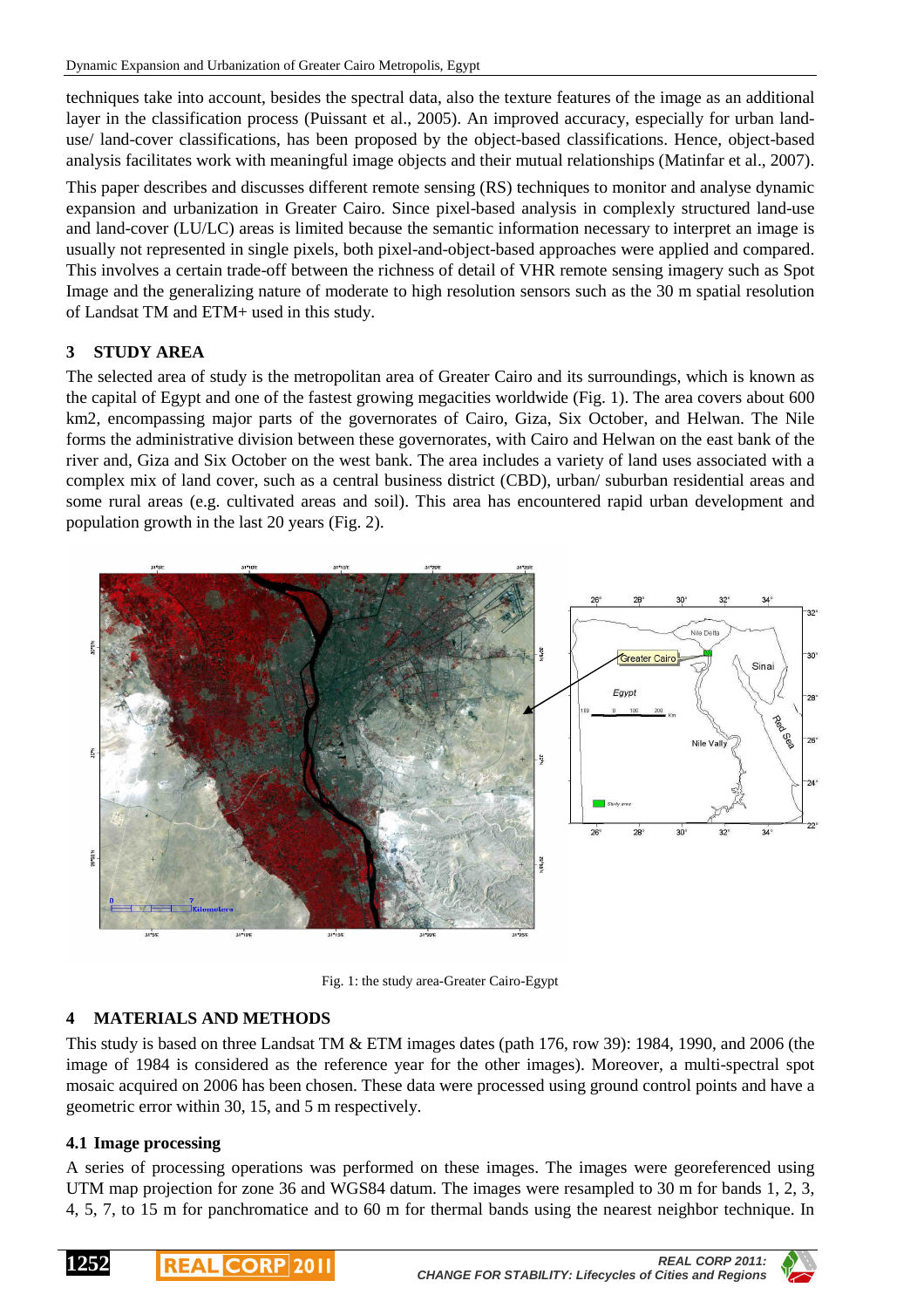order to produce test area, false color composites from ETM+ bands 7, 5 and 3 were used, while all of the six bands (ETM+ bands 1, 2, 3, 4, 5 and7) were used for pixel-based classification. Additionally, a subset of spot images mosaic of the study area was compiled, which was used for soft method of object-based classification.



Fig. 2: Population growth in Greater Cairo (modified after CAPMAS)

### **4.2 Pixel-based classification**

Supervised classification was performed using TM and ETM+ bands. In supervised classification, the basic steps followed were (1) select training samples which are representative and typical for that information class; (2) perform classification after specifying the training samples set and classification algorithms. Training samples were selected according to ground truth. These homogenous areas were identified in the image to form the training samples for all of the information classes. The selected algorithm for performing the supervised classification was the minimum-distance classification. In this algorithm first the mean spectral value in each band for each class is determined. These values comprise the mean vector for each class. This distance threshold could vary for each class depending on the expected degree of compactness of that class. Compactness might be estimated from the standard deviation for each feature of the pixels making up the training sample for a given class.

### **4.3 Object-based classification**

Erdas Imagine 2010 was used for object-oriented analysis and classification. Segmentation is the main process in the classification module in Erdas software and its aim is to create meaningful objects. This means that an image object should ideally represent the pattern of each object in question. This pattern combined with further derivative color and texture properties can be used to initially classify the image by classifying the generated image objects.

Thereby the classes are organized within a class hierarchy. With respect to the multi-scale behavior of the objects to detect a number of small objects can be aggregated to form larger objects constructing a semantic hierarchy (Matinfar et al, 2007). In performing the segmentation of the Spot image, four spectral bands (5 m resolution 1, 2, 3, 4) took in the segmentation process with full weight.

# **5 RESULTS**

Six land use/land cover (LU/LC) classes were recognized based on change detection in the first level (pixelbased classification) to be distributed in the study area: Urban areas (U), Cultivated Land (CL), Cultivated to Urban (CU), Desert (D), Bare Soil (BS), and Water Bodies (WB) (Fig. 3).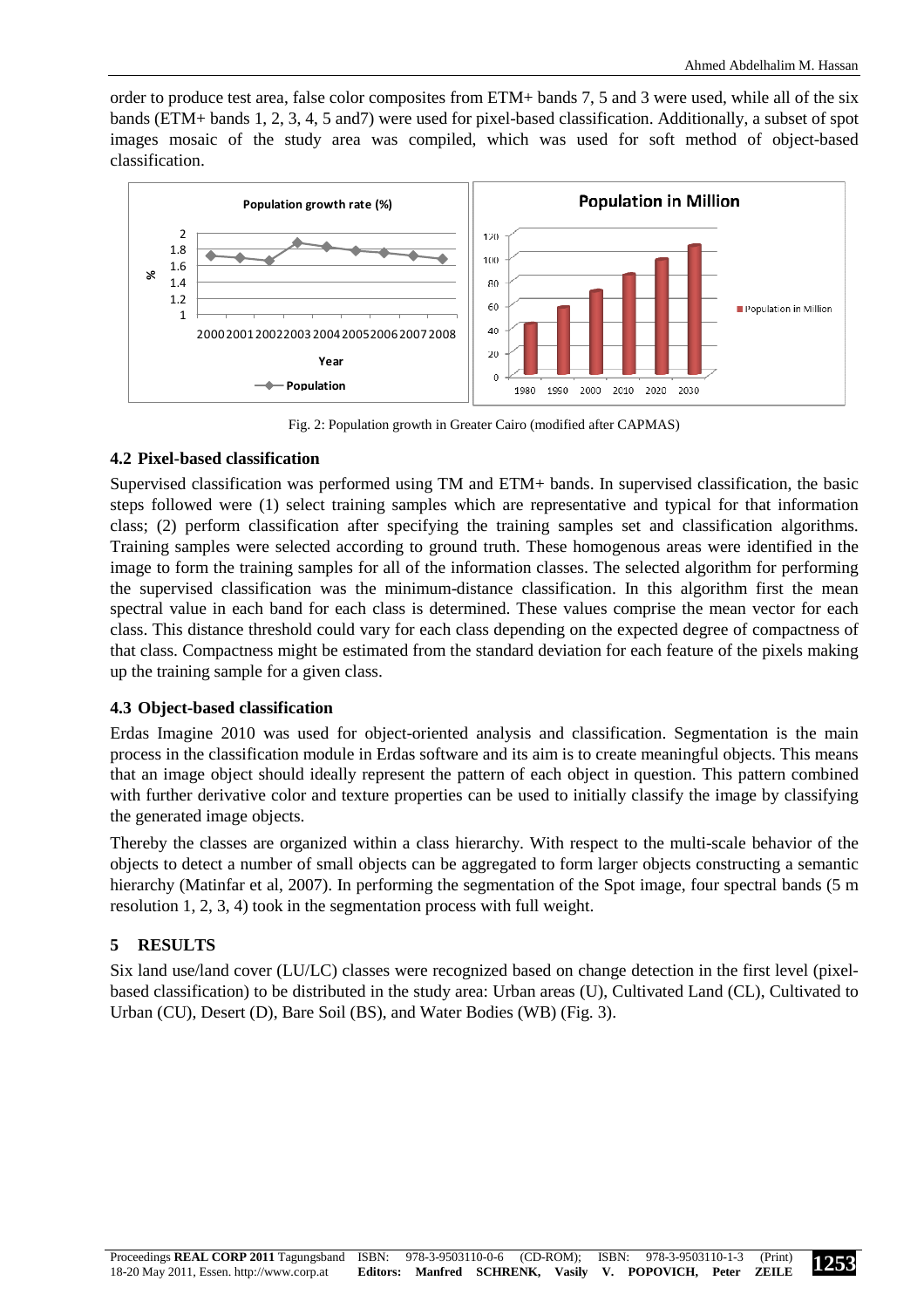

Fig. 3: LC/LU multitemporal classified maps represented the change detection in study area



| LU / LC (Land        | 1984 % | 1990 % | 2006 % |
|----------------------|--------|--------|--------|
| use/cover)           |        |        |        |
| U (Urban areas)      | 12     | 25     | 29     |
| CL (Cultivated land) | 24     |        |        |
| CU (Cultivated to    | 23     | 22     | 25     |
| urban)               |        |        |        |
| D (Desert area)      | 35     | 32     | 30     |
| BS (Bare soil)       |        |        |        |
| WB (Water Bodies)    |        |        |        |

Table 1: Percentage of LU/LC classes in the study area

The following are short comings that limit the accuracy of classification based multi-resolution/ multitemporal change detection by using the pixel-based classification techniques:

- Limited spectral separation of classes.
- The statistical independence assumption pixel-based classifications involve the DN values individually without considering the neighbourhood pixels (Castelli et al., 1999).
- Land cover maps derived from classification of images usually contain some sort of errors due to several factors that range from classification techniques to methods of satellite data capture. Hence, evaluation of classification results is an important process in the classification procedure.
- The intrinsic limitation of classifiers comparison of image data in a change detection procedure requires more research that would involve new approaches of multi-scale analysis.

Two levels for automatic identification of the urban classes on the multi-spectral spot mosaic were applied by image segmentation module in Erdas Imagine software for the object-oriented classification:

- 1) Formal-informal urbanization level (Fig. 4).
- 2) Informal urbanization segmentations level (Fig. 5).

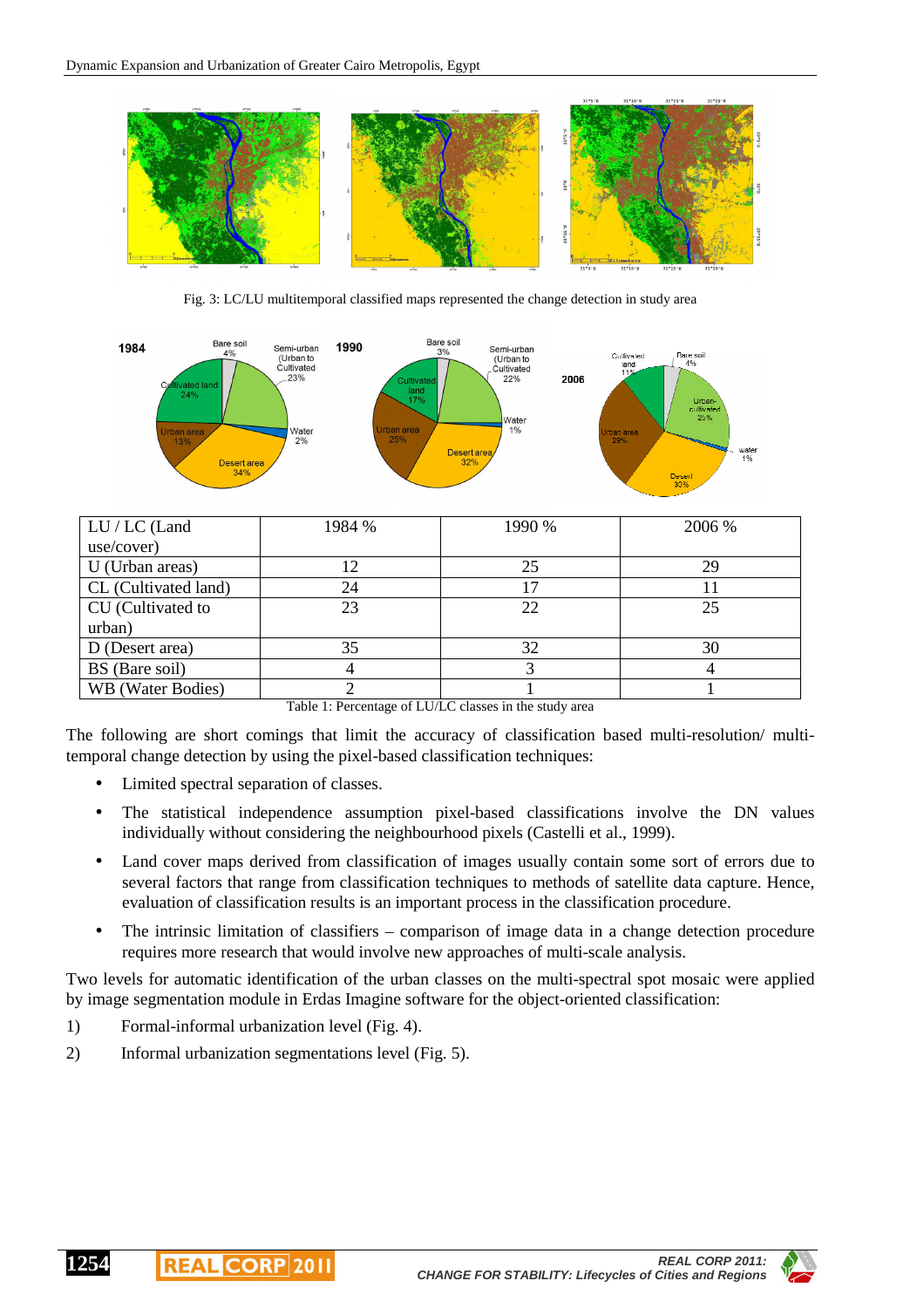

Fig. 4: The distribution of formal (green) and informal urbanization (red) in the study area



Fig. 5: The classes of informal urbanization in the study area according to the textural density and shape